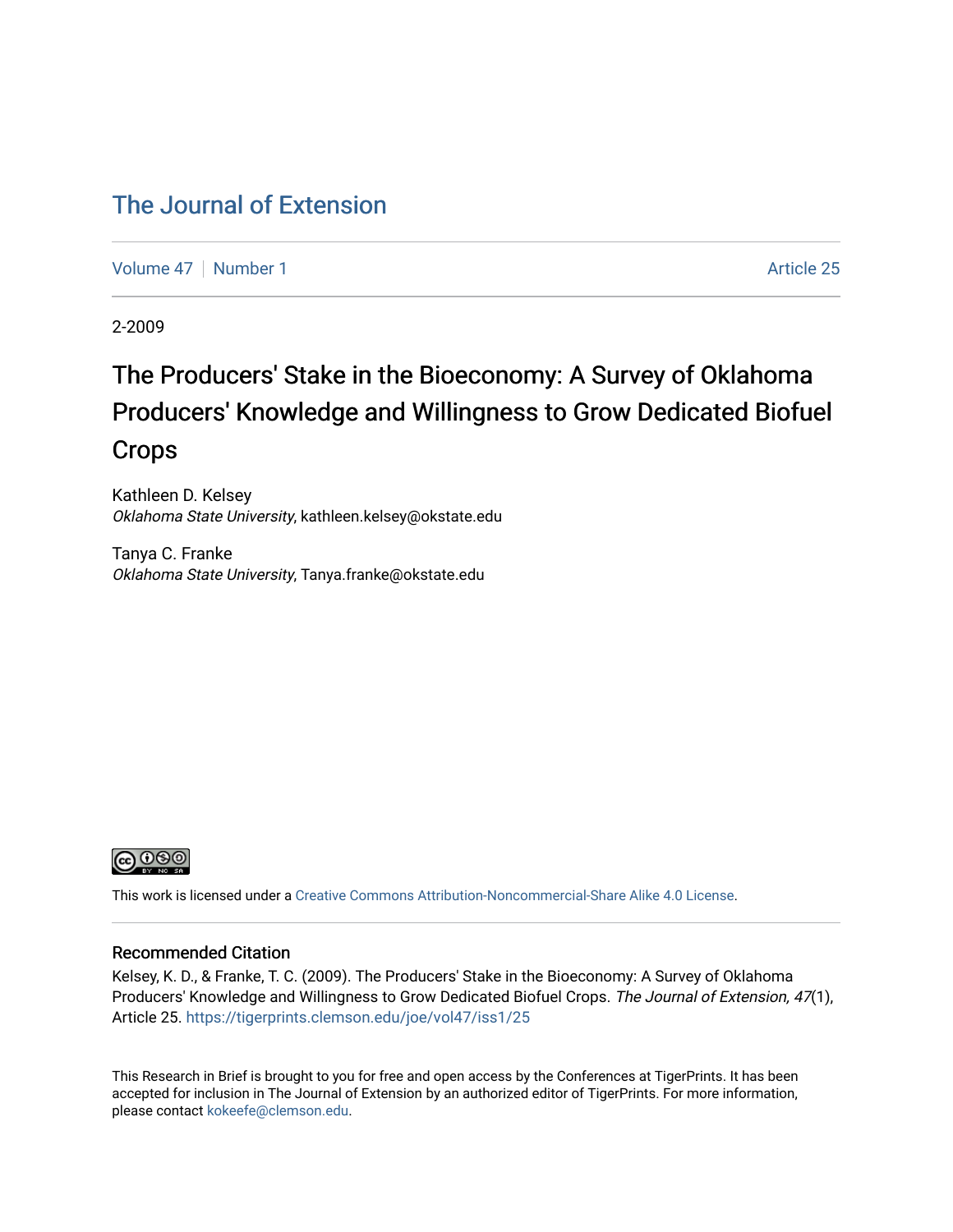

**February 2009 Volume 47 Number 1 Article Number 1RIB5**

[Return to Current Issue](http://www.joe.org:80/joe/2009february/)

# **The Producers' Stake in the Bioeconomy: A Survey of Oklahoma Producers' Knowledge and Willingness to Grow Dedicated Biofuel Crops**

**Kathleen D. Kelsey** Professor [Kathleen.kelsey@okstate.edu](mailto:Kathleen.kelsey@okstate.edu)

**Tanya C. Franke** Research Associate [Tanya.franke@okstate.edu](mailto:Tanya.franke@okstate.edu)

Department of Agricultural Education, Communications, and Leadership Oklahoma State University Stillwater, Oklahoma

**Abstract:** The study reported here found that producers were familiar with the biofuel industry through mass media channels and were willing to convert cropland to energy crops. Producers were motivated by patriotic reasons, but overall profitability was the greater motive for converting cropland to dedicated biofuel crops such as switchgrass. Barriers to energy crop production were a lack of markets (biorefineries) and information about biofuel crop production. It is recommended that an educational campaign regarding biofuel crop production best practices, especially cellulosic crops (switchgrass) and marketing, be implemented. A statewide leadership campaign to attract biorefineries to the state is also recommended.

## **Introduction**

Energy from biomass has the potential to revitalize rural America. Producers hold the keys to reducing America's dependence on fossil fuels, reducing carbon emissions, and expanding income through biofuels (Hettenhaus, 2006). These promises will only be realized if producers are able to grow, harvest, store, and transport biomass in a sustainable fashion and if the bioindustry infrastructure develops beyond its current capacity.

Oklahoma has been identified as an "ideal state" for bioenergy production (Tembo, Epplin, & Huhnke, 2003, p. 618); however, the bioenergy industry has not arrived in Oklahoma for a variety of reasons. According to Regan and Kenkel (2007), three ethanol plants (150 Million gallons total capacity) were under construction; however, the feedstock required exceeded Oklahoma's total feed grain production. In addition, biofuel wholesale prices would need to exceed \$3.50 per gallon for acreage currently planted to cotton, soybeans, alfalfa, hay, oats, peanuts, wheat, and rye to shift to energy crops such as corn, sorghum, and barley, and for conservation reserve program (CRP) and hay acreage to be planted to switchgrass for cellulosic ethanol.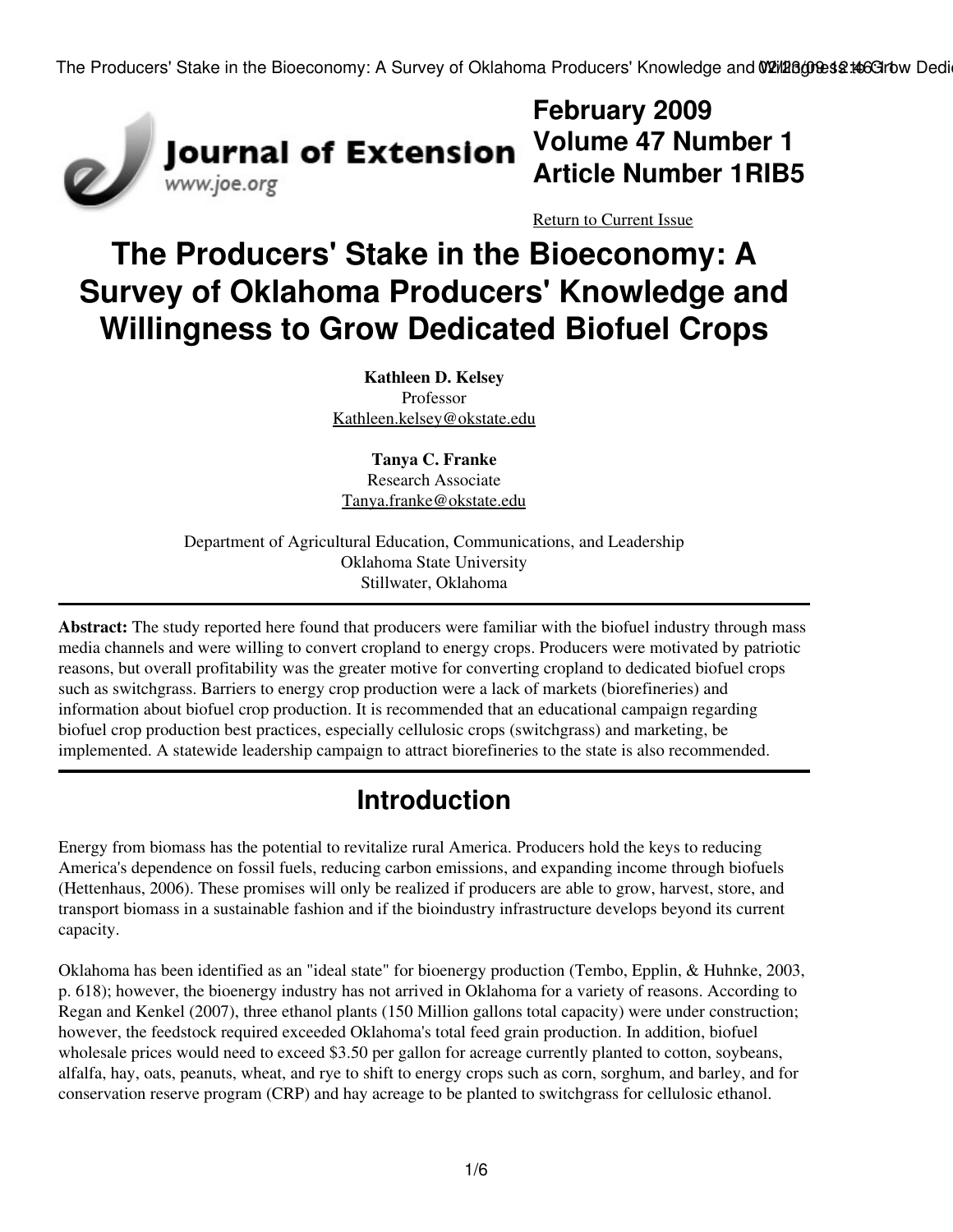The Producers' Stake in the Bioeconomy: A Survey of Oklahoma Producers' Knowledge and W21/128000est to Grow Dedi

It has also been hypothesized that marginal lands, including CRP land, could be converted to switchgrass production to provide feedstock for ethanol plants, reducing competition for land that is currently in production for food. However, Regan and Kenkel (2007) found that feed stock from cellulosic sources such as switchgrass would be planted on crop land, not marginal land such as CRP land, further competing with food and livestock feed supplies and adding to the global food crisis.

The study reported here sought to understand through survey methods how Oklahoma producers will stake their claim in the bioeconomy. The purpose of the study was to determine Oklahoma producers' knowledge, attitudes, and behaviors related to growing biofuel crops as well as to understand motives and barriers for growing biofuel crops such as switchgrass.

#### **Methods**

Survey methods (Dillman, 2000) were used to determine Oklahoma producers' knowledge, attitudes, and behaviors toward biofuels and to collect data regarding producers' motives and barriers for participating in the bioeconomy. The 16-item survey identified nominal statistical information through yes/no and fill-in-the-blank questions.

The population for the study consisted of 6,870 Oklahoma producers who grew one or more of the following crops: cotton, soybeans, field corn, sorghum, or peanuts in 2006. A randomly stratified sample (*n* = 1,899) based on the crop was drawn from the population  $(N = 6,870)$ .

The self-administered mailed questionnaire was developed according to Dillman's (2000) recommendations for survey design. The 16-item survey was checked for face, content, and construct validity by a panel of experts consisting of land-grant university faculty with expertise in entomology, plant pathology, and plant and soil science.

After human subject protections were secured from the Institutional Review Board, a packet was mailed to the sample consisting of a cover letter, the survey, and a postage-paid return envelope. One week later a reminder postcard was mailed. Four hundred seventy-one (471) of the 1,899 surveys were returned. Of the 471 returned surveys, 240 were from people who did not grow any of the five crops in 2006, leaving 224 valid surveys with usable data for a 12% response rate.

The data were cleaned by checking every 10th survey entered to verify accuracy of data entry. Columns were sorted by numbers to look for missing data. The data were analyzed using descriptive statistics in Microsoft Excel®. Non-response error was controlled by comparing late to early respondents (Lindner, Murphy, & Briers, 2001). The early respondents were those who returned surveys from February 12 to March 30, 2007, while the late respondents were those who returned surveys from March 31 to May 16, 2007. No significant differences were found using an independent sample t-test to check for equal variance between early and late responders (alpha=0.05); thus, the results of this study can be generalized to the population.

### **Findings**

Most producers (75%) were familiar with the biofuel industry, while 22% were not familiar. To understand how producers learned about the biofuel industry, they were asked to indicate their sources of information. Television and news media was the most frequently listed source, with newspapers following (Table 1). Other sources of information used to obtain biofuel industry information included farm magazines (27%), farm publications (15%), Internet (11%), and popular magazines (6%).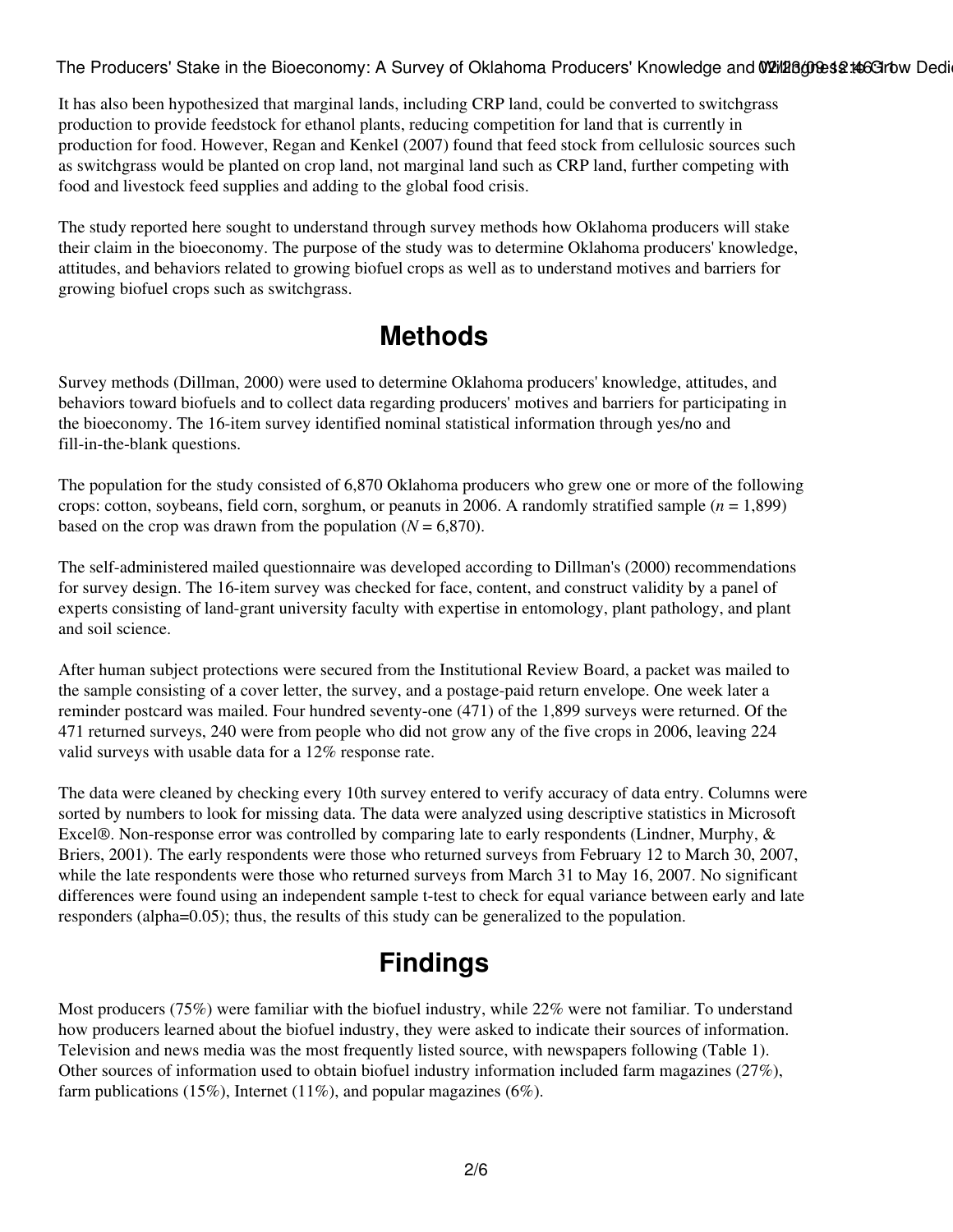The Producers' Stake in the Bioeconomy: A Survey of Oklahoma Producers' Knowledge and W21/286000063214663170w Dedi

| Table 1.                                                                  |
|---------------------------------------------------------------------------|
| Sources of Information Where Producers Learned About the Biofuel Industry |

| <b>Source</b>             | <b>Frequency</b> (f) | Percent $(\% )$ |
|---------------------------|----------------------|-----------------|
| TV/news media             | 144                  | 34              |
| Newspaper                 | 139                  | 32              |
| Other                     | 58                   | 13              |
| Government source         | 53                   | 12              |
| Friends or family members | 38                   | 9               |
| Total number of responses | 432                  | 100             |

Nineteen (8%) producers indicated that they grew crops for the biofuel industry, while 157 (92%) did not. Producers reported growing grain sorghum/milo, corn, soybeans, and canola for biofuels. Thirteen (6%) respondents noted that they used biofuels in their farm equipment or trucks.

Producers were asked if they would be interested in converting acreage currently used to grow cotton, soybeans, field corn, sorghum, or peanuts to crops that would be dedicated to biofuel, including switchgrass. One hundred and sixty-eight (75%) producers indicated that they would convert acreage from food to biofuel crop production, while 41 (18%) would not. One hundred and ninety (85%) producers indicated that they would grow crops dedicated to biofuels to decrease the nation's dependency on foreign oil, while 19 (9%) answered "no" to this question.

When asked if a tax incentive of 20 cents per gallon of fuel produced would motivate them to produce crops dedicated to biofuels, 87 producers (37%) marked "yes," while 76 (33%) indicated that they would produce crops for biofuels only if it was more profitable than other crops.

Producers who did not grow crops dedicated to biofuels were asked what was preventing them from doing so. The most frequently cited reasons were a lack of markets (38%), a lack of information about growing crops for biofuels (11%), and no tax or profit incentives for growing biofuel crops (10%) (Table 2).

| <b>Response</b>                                                                                        | <b>Frequency</b> | <b>Percent</b><br>$(\%)$ |
|--------------------------------------------------------------------------------------------------------|------------------|--------------------------|
| No markets in the area (biorefineries)                                                                 | 55               | 38                       |
| Not enough information/lack of knowledge about growing<br>dedicated biofuel crops; such as switchgrass | 16               |                          |
| No tax or profit incentive                                                                             | 14               | 10                       |
| Need feed for livestock                                                                                |                  | 8                        |

**Table 2.** Barriers to Growing Crops for Biofuel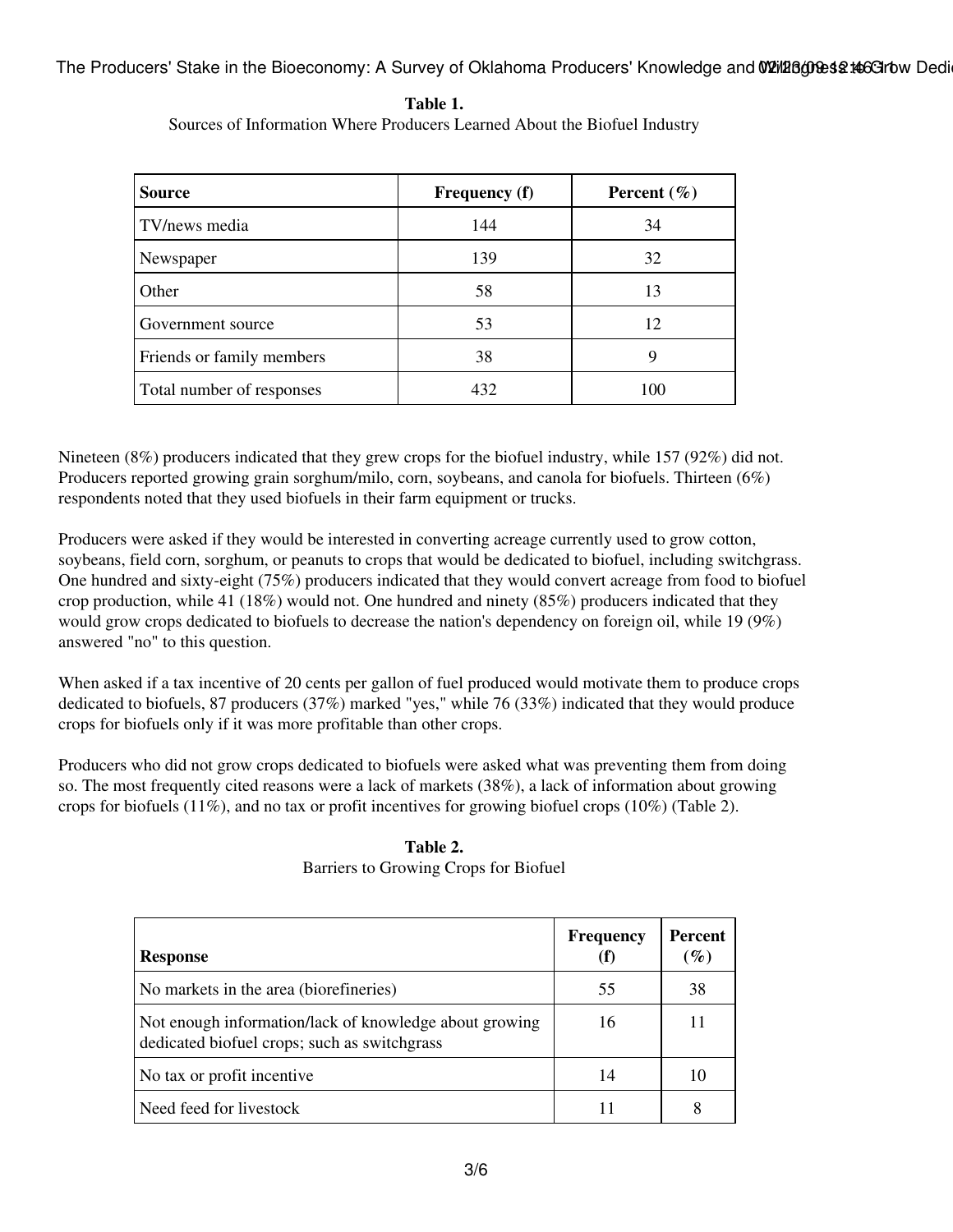The Producers' Stake in the Bioeconomy: A Survey of Oklahoma Producers' Knowledge and W21/128000est to Grow Dedi

| Cost of transportation to biofuel market          |     |     |
|---------------------------------------------------|-----|-----|
| Drought/lack of water                             |     |     |
| No demand in my county yet                        |     |     |
| Will sell crop (corn) to ethanol plants in future |     |     |
| Other                                             | 32  | 22  |
| Total number of responses                         | 145 | 100 |

When asked "how much greater return per acre is required for you to remove land from CRP and plant it with a biofuel crop?" 148 producers (77%) noted that CRP did not apply to them, while 34 (18%) noted that \$20 or more per acre was necessary.

Forty-two (19%) producers indicated that they were willing to lease their farmland to commercial industries for biofuel crop production. One hundred and sixty-eight producers (75%) noted that they would attend a land-grant university educational program to learn more about biofuels. When asked if they were concerned with the competition of crops for livestock feed, food, and fuel, 127 (57%) said "yes."

One hundred fifty-one producers (67%) indicated that they were aware of the potential impact of the bioeconomy to Oklahoma, and 208 producers (93%) "would appreciate having an additional market option for the sale of [their] crops." One hundred and sixty-seven producers (75%) reported that they would raise crops for biofuels if there was a tax incentive.

#### **Conclusions and Recommendations**

Agricultural producers are part of America's path to energy independence. If the United States is to realize its goal of energy independence through domestic energy production, including biofuels, wind, and nuclear power sources, the producer must grow feedstocks dedicated to biofuel production. The purpose of the study reported here was to determine Oklahoma producers' knowledge, attitudes, and willingness to grow dedicated biofuel crops such as switchgrass.

The adoption of an innovation (in this case, biofuel crops) can be explained by a five-stage model, the diffusion of innovations theory (Rogers, 2003). The potential adopter must move from the knowledge stage (learning about the innovation) to the persuasion stage (becoming convinced of the value of the innovation) to the decision stage (committing to adopting the innovation) to implementation (using the innovation), and finally to confirmation (accepting or rejecting the innovation).

The study documented that Oklahoma producers (75%) were familiar with the biofuel industry and noted that the two sources used most to learn about biofuels were TV/news media and newspapers. A few producers read about biofuels in farm magazines and publications as well as on the Internet. Mass media is an effective tool for communicating national priorities and new innovations. As most producers were aware (knowledge) of the biofuel initiative, the next step in the diffusion process is persuasion, or becoming convinced of the value of an innovation.

The majority of producers (75%) indicated they were interested in converting cropland for biofuel production, in part due to patriotism, but mostly to increase farm profitability. They have been persuaded to adopt the innovation. However, a barrier to adoption was a lack of knowledge about specific biofuel crop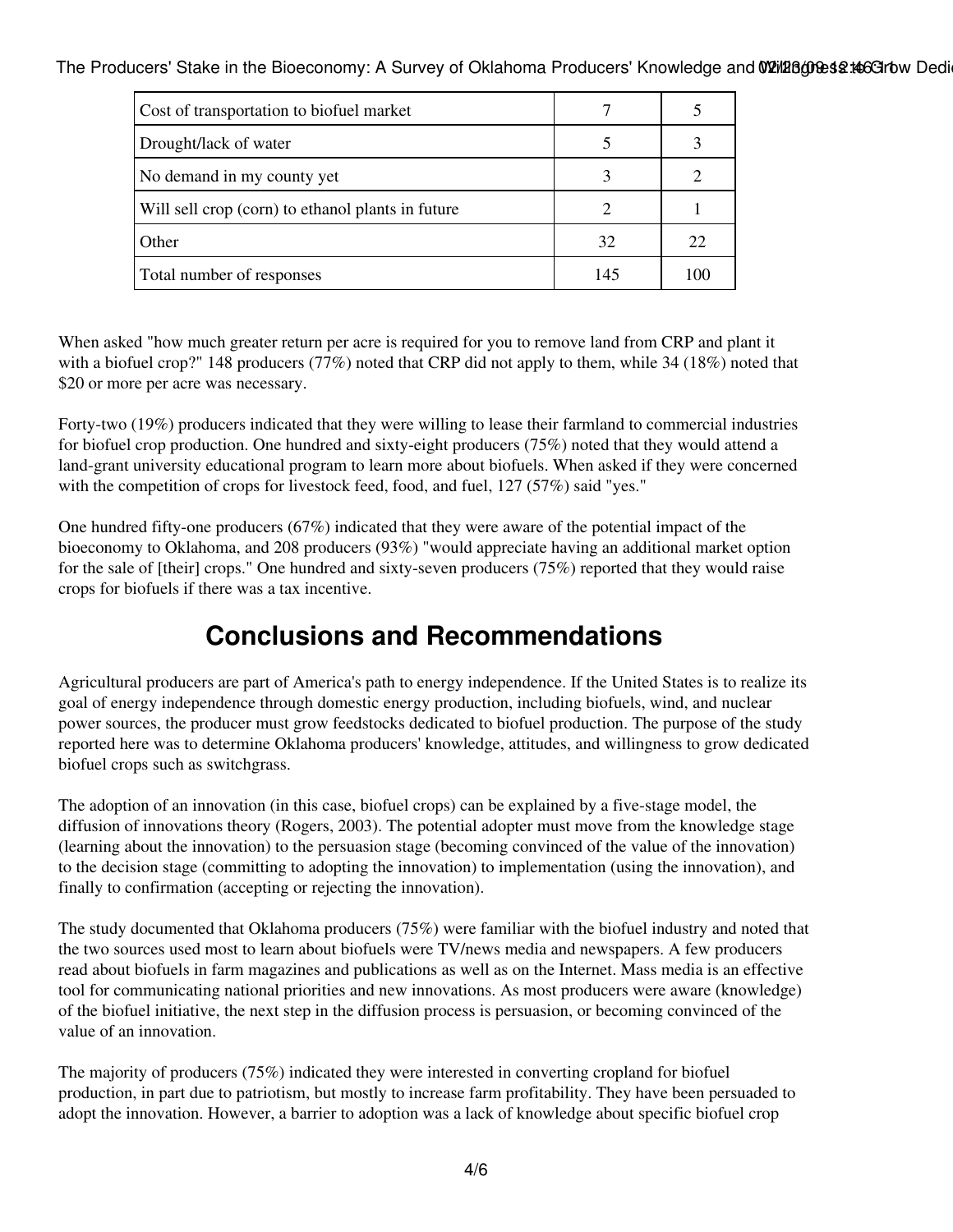The Producers' Stake in the Bioeconomy: A Survey of Oklahoma Producers' Knowledge and W21/128000est to Grow Dedi

production techniques and a lack of markets for biofuel crops. Producers desired more information about biofuel crop production and how to increase farm profitability by growing biofuel crops (decision stage).

Producers were willing to adopt biofuel crops if they had ready markets for their products. The weakness in the supply and value-added chain lay with the biorefinery industry, not the producers' willingness to adopt bioenergy crops. Government leadership is needed to motivate industry to locate in Oklahoma.

Other crops such as switchgrass (Hipple & Duffy, 2002) are suitable for biofuel crops, yet were not listed as crops grown by the respondents. Land-grant university sponsored events about switchgrass may increase awareness of the diversity of crops that can be grown for biofuels (Fortson, 2006).

The major barrier to increasing biofuel crop adoption in Oklahoma is a lack of markets or biorefineries. Confirmation (accepting or rejecting the innovation) rests on markets for crops. Producers may need to adopt a cluster of technologies, including cooperatives, to assist with increasing profitability of growing biofuel crops as well as to influence political and industry leaders of the importance of investing in the bioeconomy if Oklahoma is to realize its full potential as a bioenergy state.

#### **References**

Dillman, D. A. (2000). *Mail and Internet surveys: The tailored design method* (2 ed.). New York: John Wiley & Sons, Inc.

Fortson, L. (2006). 25 by 25: Extensions' role in rural energy development. *Journal of Extension* [On-line], 44(5) Article 5T0T3. Available at:<http://www.joe.org/joe/2006october/tt3.shtml>

Hettenhaus, J. (2006). *Achieving sustainable production of agricultural biomass for biorefinery feedstock*. Washington, DC: Biotechnology Industry Organization.

Hipple, P. C., & Duffy, M. D. (2002). Producers' motivations for adoption of switchgrass. Reprinted from: *Trends in new crops and new uses, 2002.* J. Janick & A. Whipkey (eds.). Alexandria, VA: ASHS Press.

Lindner, J. R., Murphy, T. H. & Briers, G. E. (2001). Handling nonresponse in social science research. *Journal of Agricultural Education, 42*(4), 43-53.

Regan, H., & Kenkel, P. (2007, April 11-13). *The impact of biofuel production on crop production in the southern plains.* Paper presented at the Biofuels, Food & Feed Tradeoffs, St. Louis, MO.

Rogers, E. M. (2003). *Diffusion of innovations* (5th ed.). New York: Free Press.

Tembo, G., Epplin, F. M., & Huhnke, R. L. (2003). Integrative investment appraisal of a lignocellulosic biomass-to-ethanol industry. *Journal of Agricultural and Resource Economics, 28*(3), 611-633.

This article is online at *[http://www.joe.org/joe/\(none\)/rb5.shtml](http://www.joe.org/joe/(none)/rb5.shtml)*.

*[Copyright](http://www.joe.org:80/joe/2009february/../../copyright.html) © by Extension Journal, Inc.* ISSN 1077-5315. Articles appearing in the Journal become the property of the Journal. Single copies of articles may be reproduced in electronic or print form for use in educational or training activities. Inclusion of articles in other publications, electronic sources, or systematic large-scale distribution may be done only with prior electronic or written permission of the *[Journal Editorial](http://www.joe.org:80/joe/2009february/../../joe-jeo.html) [Office](http://www.joe.org:80/joe/2009february/../../joe-jeo.html)*, *[joe-ed@joe.org](mailto:joe-ed@joe.org)*.